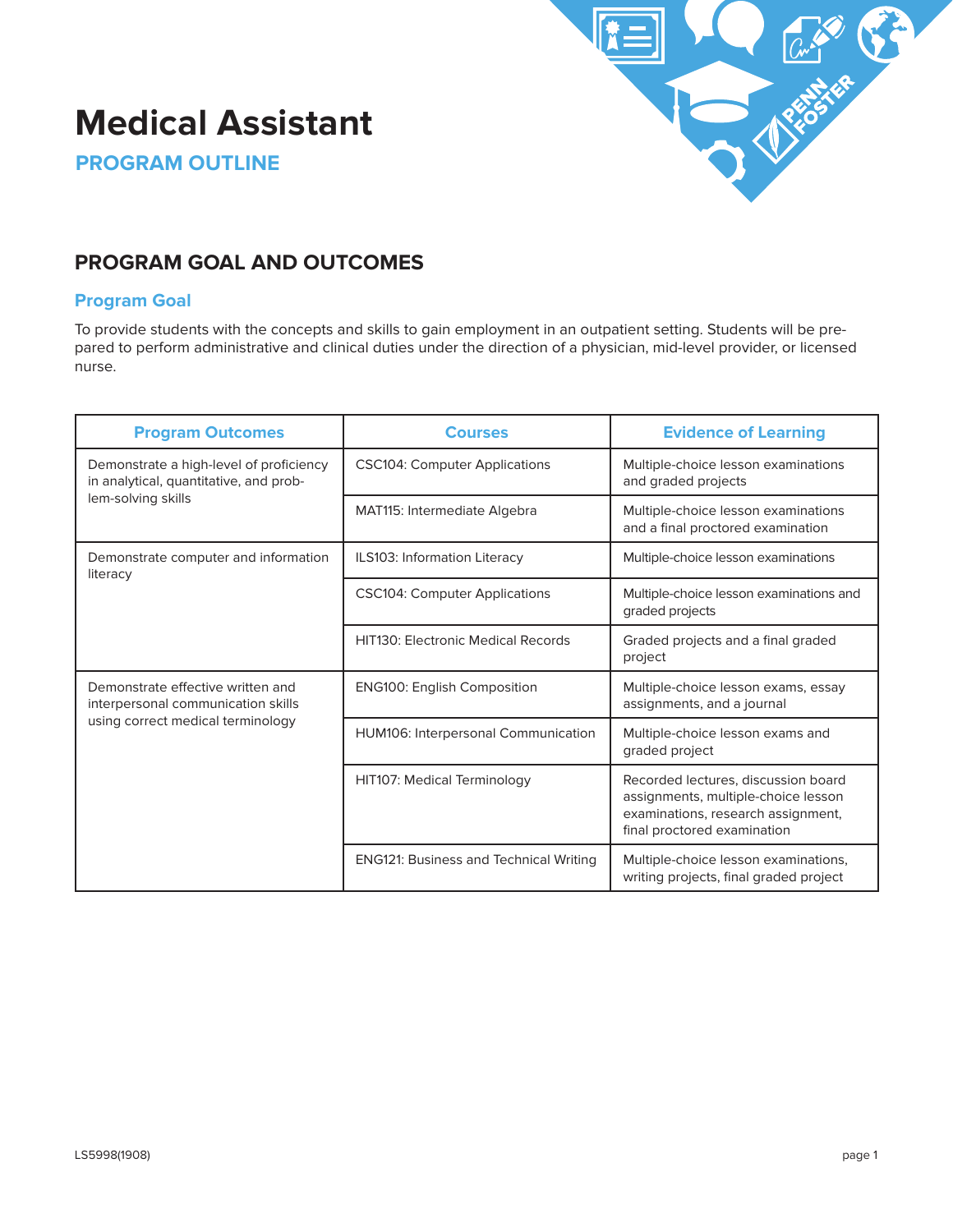| Discuss elements of the liberal arts and<br>social sciences as they relate to human                                                                                                                 | SSC130: Essentials of Psychology                             | Multiple-choice lesson exams, research<br>project, case studies, and a final exam                                                                                      |  |
|-----------------------------------------------------------------------------------------------------------------------------------------------------------------------------------------------------|--------------------------------------------------------------|------------------------------------------------------------------------------------------------------------------------------------------------------------------------|--|
| behavior and expression                                                                                                                                                                             | Arts and Humanities Elective:                                |                                                                                                                                                                        |  |
|                                                                                                                                                                                                     | HUM102: Art Appreciation                                     | Multiple-choice lesson exams, discus-<br>sion board assignments, and a final<br>exam                                                                                   |  |
|                                                                                                                                                                                                     | HUM104: Music Appreciation                                   | Multiple-choice lesson exams, discus-<br>sion board assignments, and a final<br>exam                                                                                   |  |
|                                                                                                                                                                                                     | <b>ENG115: Introduction to Literature</b>                    | Multiple-choice exams, essay exams,<br>discussion boards, final proctored<br>exam                                                                                      |  |
| Explain the role, responsibilities, scope<br>of practice, standards of care, and cre-                                                                                                               | HIT100: Introduction to Allied Health                        | Multiple-choice lesson examinations                                                                                                                                    |  |
| dentials of medical assistants                                                                                                                                                                      | ALH105: Law, Ethics, and Confidentiality<br>in Allied Health | Multiple-choice lesson examinations,<br>research project, discussion board<br>assignments, webinar, and a final proc-<br>tored examination                             |  |
|                                                                                                                                                                                                     | ALH210: Clinical Procedures Theory                           | Multiple-choice lesson examinations,<br>discussion board assignments, and a<br>final proctored examination                                                             |  |
|                                                                                                                                                                                                     | MAS215: Medical Surgical Procedures                          | Multiple-choice lesson examinations,<br>research project, discussion board<br>assignments, webinar, and a final proc-<br>tored examination (?)                         |  |
|                                                                                                                                                                                                     | MAS225: Externship                                           | Discussion board assignments and a<br>course journal. All Skills Sheets, each<br>signed by the Clinical Site Supervisor                                                |  |
| Using correct terminology, differentiate<br>among the structures and their functions<br>within the six levels of structural organi-<br>zation of the human body                                     | HIT107: Medical Terminology                                  | Recorded lectures, discussion board<br>assignments, multiple-choice lesson<br>examinations, research assignment,<br>final proctored examination                        |  |
|                                                                                                                                                                                                     | SCI135: Anatomy and Physiology 1                             | Multiple-choice lesson examinations,<br>research project, lab assignments,<br>recorded lectures, discussion board<br>assignments, and a final proctored<br>examination |  |
|                                                                                                                                                                                                     | SCI136: Anatomy and Physiology 2                             | Multiple-choice lesson examinations,<br>research project, lab assignment, webi-<br>nar, discussion board assignments, and<br>a final proctored examination             |  |
| Explain the importance of diet and nutri-<br>tion including the elements of a proper<br>diet, nutrition guidelines, and options for<br>patients that require special diets or diet<br>modifications | SCI140: Nutrition                                            | Multiple-choice lesson examinations,<br>discussion board assignments, webi-<br>nars, and a final proctored examination                                                 |  |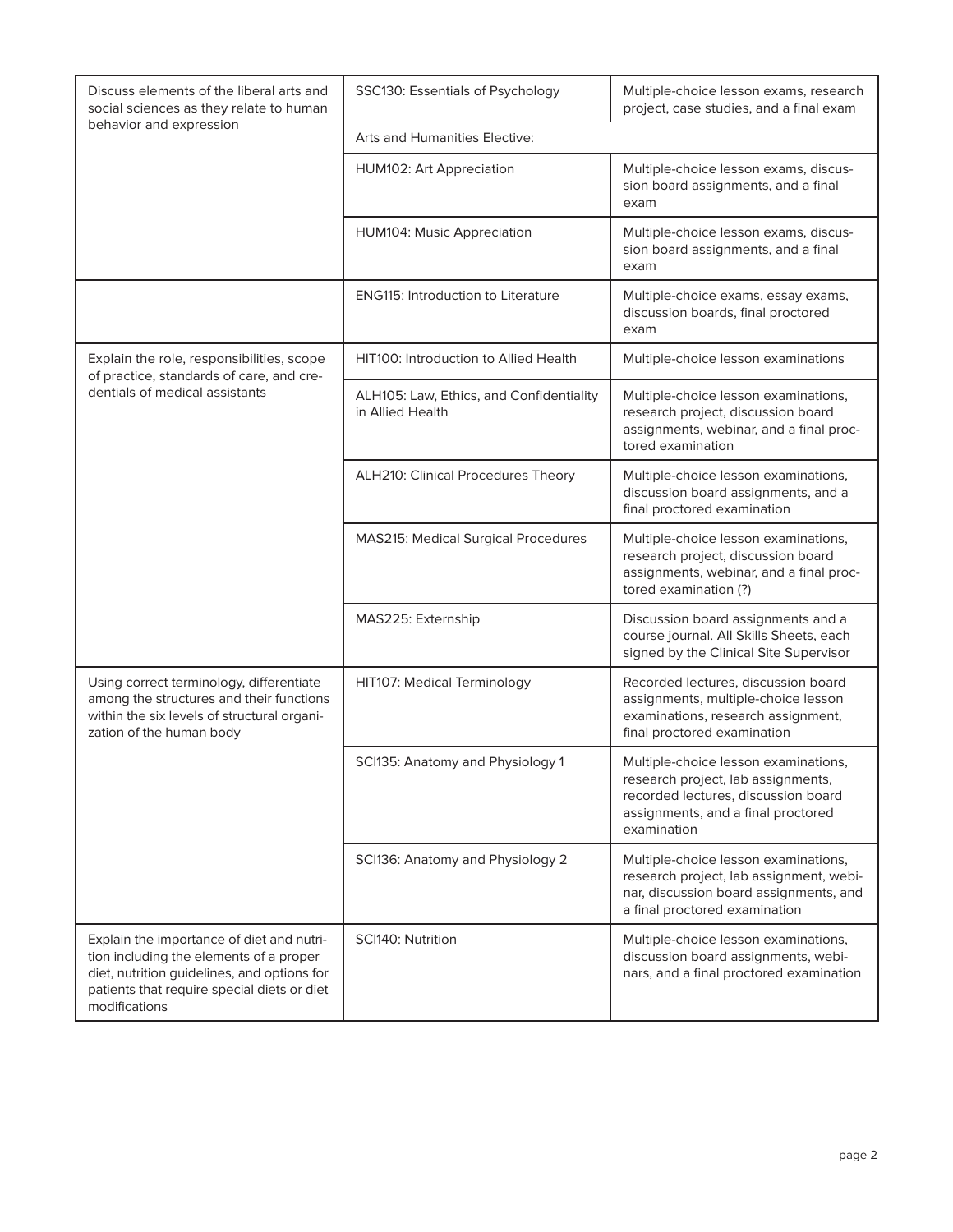| Identify etiology, processes, symptoms,<br>and treatments for common diseases                                                                                    | <b>MAT115: Intermediate Algebra</b>                          | Multiple-choice lesson examinations<br>and a final proctored examination                                                                                                                                                                                                       |  |
|------------------------------------------------------------------------------------------------------------------------------------------------------------------|--------------------------------------------------------------|--------------------------------------------------------------------------------------------------------------------------------------------------------------------------------------------------------------------------------------------------------------------------------|--|
|                                                                                                                                                                  | SCI135: Anatomy and Physiology 1                             | Multiple-choice lesson examinations,<br>research project, lab assignments,<br>recorded lectures, discussion board<br>assignments, and a final proctored<br>examination                                                                                                         |  |
|                                                                                                                                                                  | SCI136: Anatomy and Physiology 2                             | Multiple-choice lesson examinations,<br>research project, lab assignment, webi-<br>nar, discussion board assignments, and<br>a final proctored examination                                                                                                                     |  |
|                                                                                                                                                                  | ALH201: Pharmacology                                         | Multiple-choice lesson examinations,<br>research project, recorded lectures,<br>discussion board assignments,<br>homework assignments, and a final<br>proctored examination                                                                                                    |  |
| Apply ethical standards and legal<br>responsibilities, including those<br>related to the confidentiality of per-<br>sonal health information, to patient<br>care | ALH105: Law, Ethics, and Confidentiality<br>in Allied Health | Multiple-choice lesson examinations,<br>research project, discussion board<br>assignments, webinar, and a final proc-<br>tored examination                                                                                                                                     |  |
|                                                                                                                                                                  | MAS225: Externship                                           | Discussion board assignments and a<br>course journal. All Skills Sheets, each<br>signed by the Clinical Site Supervisor                                                                                                                                                        |  |
| Perform clinical and laboratory proce-<br>dures applicable to the role of medical<br>assistant in medical office and labora-<br>tory settings                    | MAT115: Intermediate Algebra                                 | Multiple-choice lesson examinations<br>and a final proctored examination                                                                                                                                                                                                       |  |
|                                                                                                                                                                  | ALH201: Pharmacology                                         | Multiple-choice lesson examinations,<br>research project, recorded lectures,<br>discussion board assignments,<br>homework assignments, and a final<br>proctored examination                                                                                                    |  |
|                                                                                                                                                                  | ALH210: Clinical Procedures Theory                           | Multiple-choice lesson examinations,<br>discussion board assignments, and a<br>final proctored examination                                                                                                                                                                     |  |
|                                                                                                                                                                  | <b>MAS215: Medical Surgical Procedures</b>                   | Multiple-choice lesson examinations,<br>research project, discussion board<br>assignments, webinar, and a final proc-<br>tored examination (?)                                                                                                                                 |  |
|                                                                                                                                                                  | <b>MAS205: Clinical Procedures Lab</b>                       | Discussion board assignments and a<br>drug calculation exam. Each individual<br>skill documented with an accompa-<br>nying form. Students are required to<br>record themselves performing the skill<br>or perform the skill under the supervi-<br>sion of an approved proctor. |  |
|                                                                                                                                                                  | MAS225: Externship                                           | Discussion board assignments and a<br>course journal. All Skills Sheets, each<br>signed by the Clinical Site Supervisor                                                                                                                                                        |  |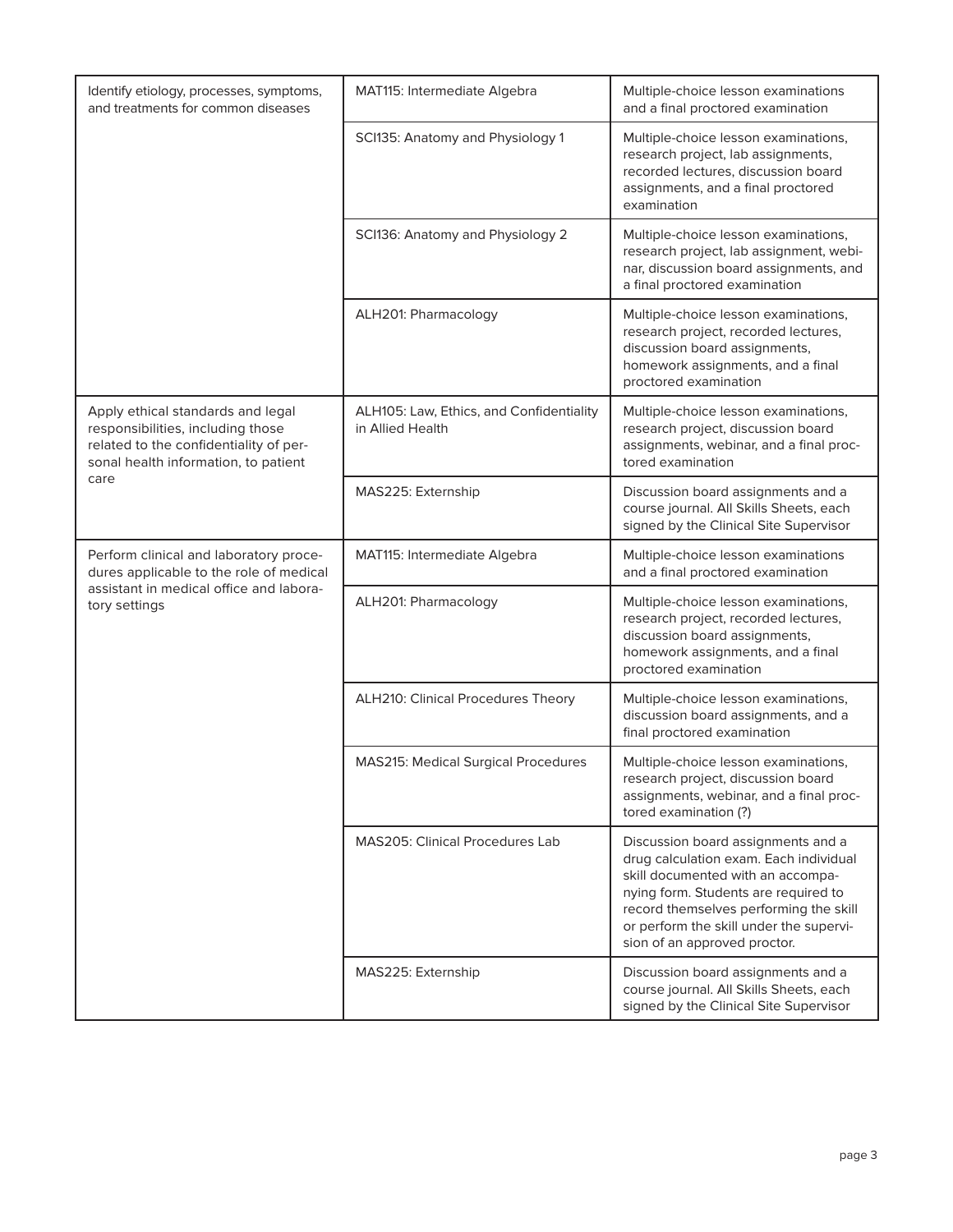| Perform administrative duties applicable<br>to the role of a medical assistant in medi-<br>cal office and laboratory settings | ALH105: Law, Ethics, and Confidentiality<br>in Allied Health | Multiple-choice lesson examinations,<br>research project, discussion board<br>assignments, webinar, and a final proc-<br>tored examination |
|-------------------------------------------------------------------------------------------------------------------------------|--------------------------------------------------------------|--------------------------------------------------------------------------------------------------------------------------------------------|
|                                                                                                                               | HIT115: Reimbursement Methodologies                          | Multiple-choice lesson examinations,<br>discussion board assignments, and a<br>final proctored examination                                 |
|                                                                                                                               | <b>ENG121: Business and Technical Writing</b>                | Multiple-choice lesson examinations,<br>writing projects, final graded project                                                             |
|                                                                                                                               | <b>HIT130: Electronic Medical Records</b>                    | Graded projects and a final graded<br>project                                                                                              |
|                                                                                                                               | HIT203: Medical Coding                                       | Multiple-choice lesson examinations,<br>essay exam, discussion boards, final<br>proctored examination                                      |
|                                                                                                                               | MAS225: Externship                                           | Discussion board assignments and a<br>course journal. All Skills Sheets, each<br>signed by the Clinical Site Supervisor                    |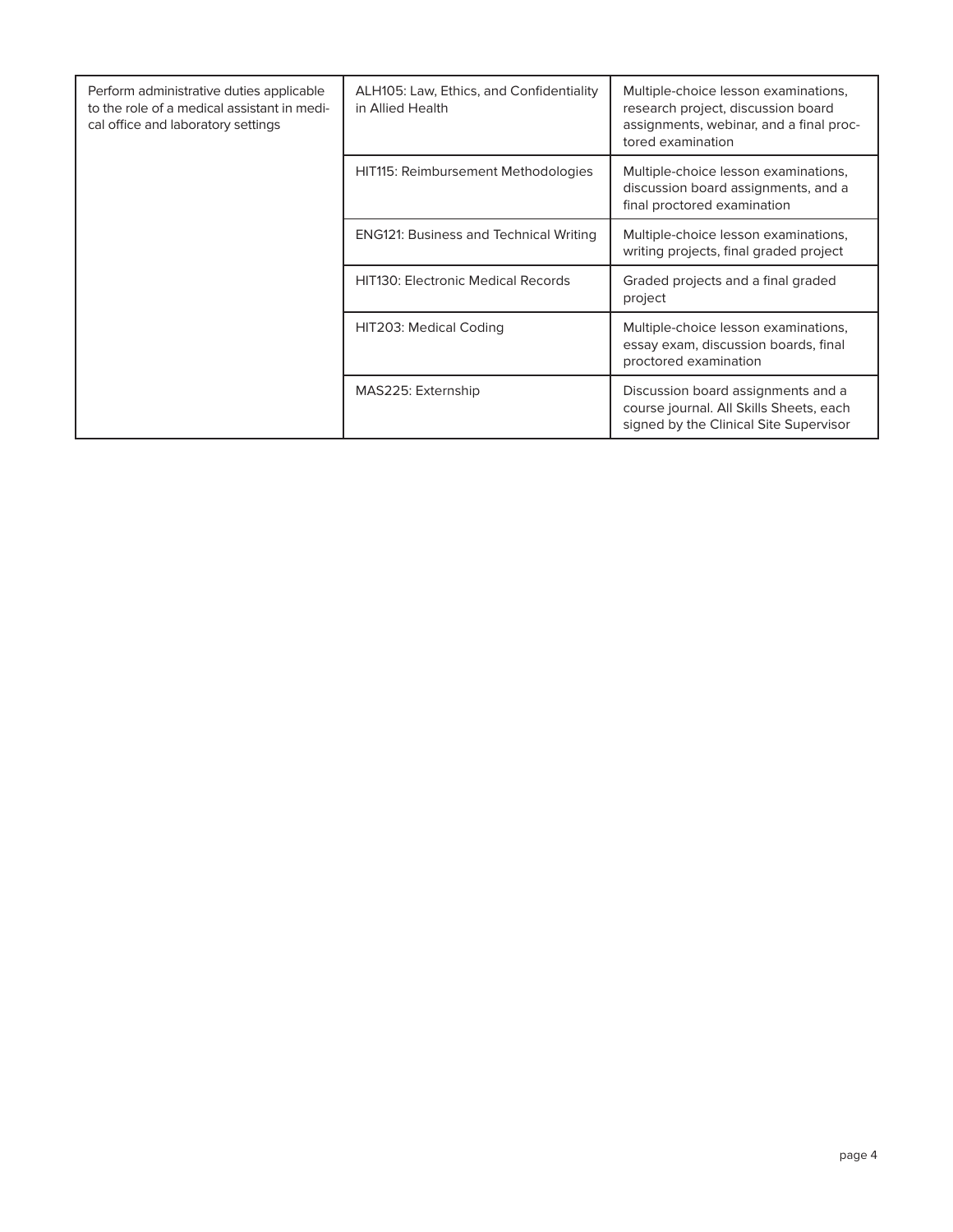# **PROGRAM STRUCTURE**

| <b>SEMESTER 1</b>                       |                                                   | <b>Credits</b> | <b>Completed</b> |
|-----------------------------------------|---------------------------------------------------|----------------|------------------|
| <b>HIT100</b>                           | Introduction to Allied Health                     | $\mathbf{1}$   | ⊐                |
| <b>ILS103</b>                           | <b>Information Literacy</b>                       | $\mathbf{1}$   | ┚                |
| <b>CSC104</b>                           | <b>Computer Applications</b>                      | 3              | ⊐                |
| <b>ENG100</b>                           | <b>English Composition</b>                        | 3              | ⊐                |
| <b>ALH105</b>                           | Law, Ethics, and Confidentiality in Allied Health | 3              | ⊐                |
| <b>HIT107</b>                           | <b>Medical Terminology</b>                        | 3              | ר                |
|                                         | <b>Total</b>                                      | 14             |                  |
| <b>SEMESTER 2</b>                       |                                                   | <b>Credits</b> | <b>Completed</b> |
| <b>SCI140</b>                           | Nutrition                                         | 3              | ❏                |
| <b>SCI135</b>                           | Anatomy and Physiology I                          | 3              | ⊐                |
| <b>SCI136</b>                           | Anatomy and Physiology II                         | 3              | ℶ                |
| Arts & Humanities Elective (Choose one) |                                                   | 3              | □                |
| <b>HUM102</b>                           | Art Appreciation                                  |                |                  |
| <b>HUM104</b>                           | <b>Music Appreciation</b>                         |                |                  |
| <b>ENG115</b>                           | Introduction to Literature                        |                |                  |
| <b>ENG121</b>                           | <b>Business and Technical Writing</b>             | 3              | - 1              |
| <b>HUM106</b>                           | Interpersonal Communication                       | 1              | ר                |
|                                         | <b>Total</b>                                      | 16             |                  |
| <b>SEMESTER 3</b>                       |                                                   | <b>Credits</b> | <b>Completed</b> |
| <b>HIT115</b>                           | Reimbursement Methodologies                       | 3              | ⊔                |
| <b>HIT203</b>                           | <b>Medical Coding</b>                             | 3              | ┚                |
| <b>HIT130</b>                           | <b>Electronic Medical Records</b>                 | 3              | ┓                |
| <b>SSC130</b>                           | <b>Essentials of Psychology</b>                   | 3              | ┚                |
| <b>MAT115</b>                           | Intermediate Algebra                              | 3              | □                |
|                                         | <b>Total</b>                                      | 15             |                  |
| <b>SEMESTER 4</b>                       |                                                   | <b>Credits</b> | <b>Completed</b> |
| <b>ALH201</b>                           | Pharmacology                                      | 3              | ப                |
| <b>ALH210</b>                           | <b>Clinical Procedures Theory</b>                 | 3              | ⊐                |
| <b>MAS215</b>                           | <b>Medical Surgical Procedures</b>                | 3              | ⊐                |
| <b>MAS205</b>                           | <b>Clinical Procedures Lab</b>                    | 3              | ℶ                |
| <b>MAS225</b>                           | Externship (160 hours)                            | 3              | ר                |
|                                         | Total                                             | 15             |                  |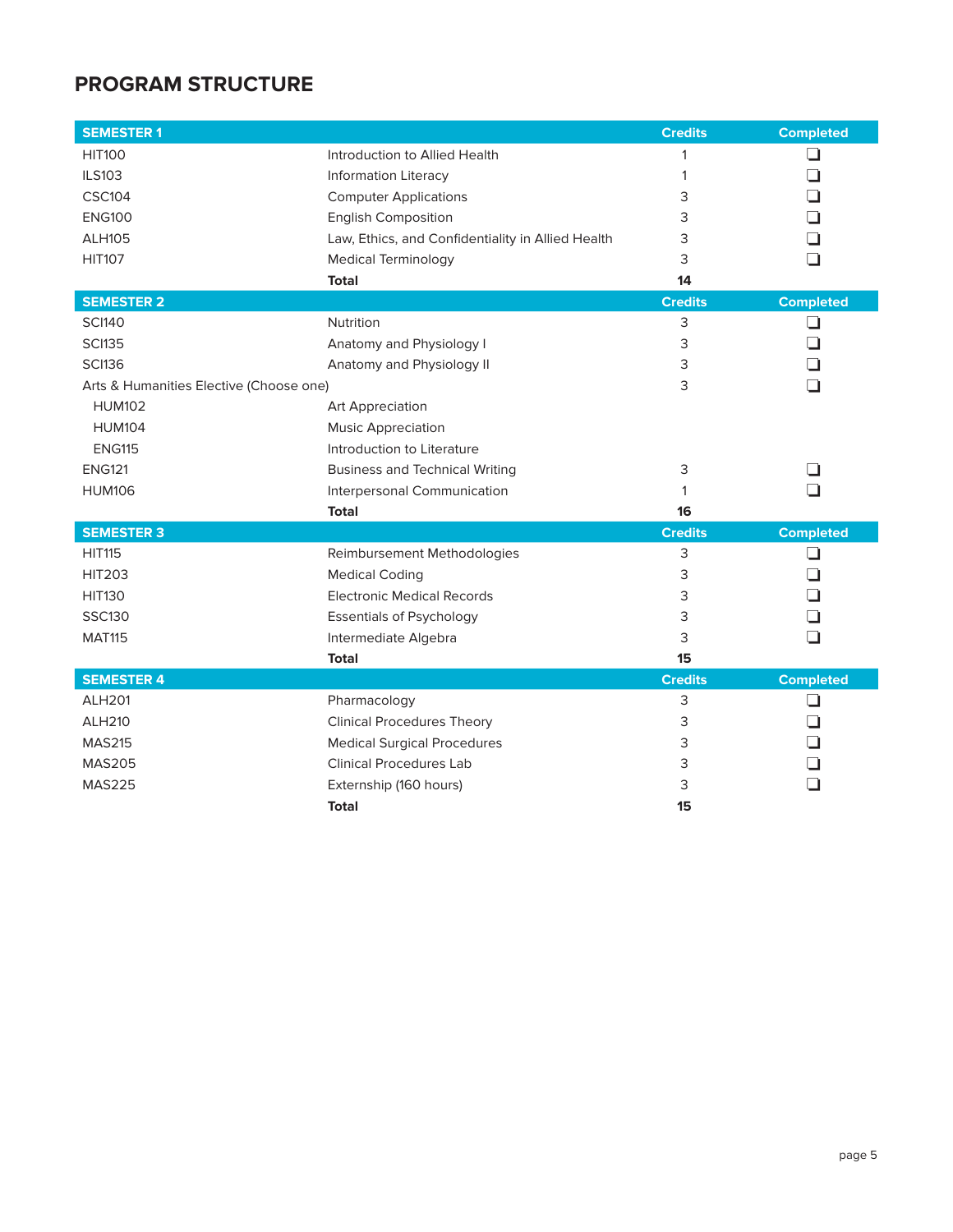# **COURSE DESCRIPTIONS**

# **HIT100: Introduction to Allied Health**

In this course, you'll develop the necessary skills to ensure your success in the program. You'll learn how you can improve your study skills, so you're able to use a number of tools that will help you to be successful. This course will also introduce you to healthcare, the healthcare industry in the United States, and the roles that healthcare workers play in that industry.

By the end of this course, you'll be able to:

- O Identify skills needed to be a confident and independent online learner
- O Describe the United States health care industry and the professional roles within it

#### **ILS103: Information Literacy**

Information literacy is a fundamental skill of writing and recording research. In this course, you'll learn what it means to formulate correct and effective research questions. You'll also learn how to go about conducting and refining that research for any given project.

By the end of this course, you'll be able to:

- O Identify how to formulate focused and specific research questions and the need for information
- O Explain the different types of research tools, how they're used to conduct different searches, and how to evaluate the quality and usefulness of the information found
- O Explain how to cite sources properly using various citation styles in consideration of academic integrity, plagiarism, and ethical use of resources

#### **CSC104: Computer Applications**

Microsoft Office 2016 allows people to create documents, spreadsheets, presentations, and databases. This course will teach you how to use three popular tools from the MS Office Suite— MS Word, MS Excel, and MS PowerPoint. In this course, you'll learn how to use MS Word 2016 to create and edit text documents, insert figures and tables, and format pages for a variety of uses. You'll then learn how to use MS Excel to organize and format data, including charts, formulas, and more complex tables. Next, you'll learn how to use MS PowerPoint to create and deliver slide shows. Finally, you'll complete a computer applications graded project, which will test the skills acquired in Word, Excel, and PowerPoint.

- O Identify how to create various Microsoft Word documents
- O Write a sound Microsoft Word 2016 letter
- O Identify how to create various Microsoft Excel documents
- O Produce a thorough Microsoft Excel 2016 spreadsheet
- O Identify the basic skills needed to use Microsoft PowerPoint
- Create a well-constructed memo, spreadsheet, and presentation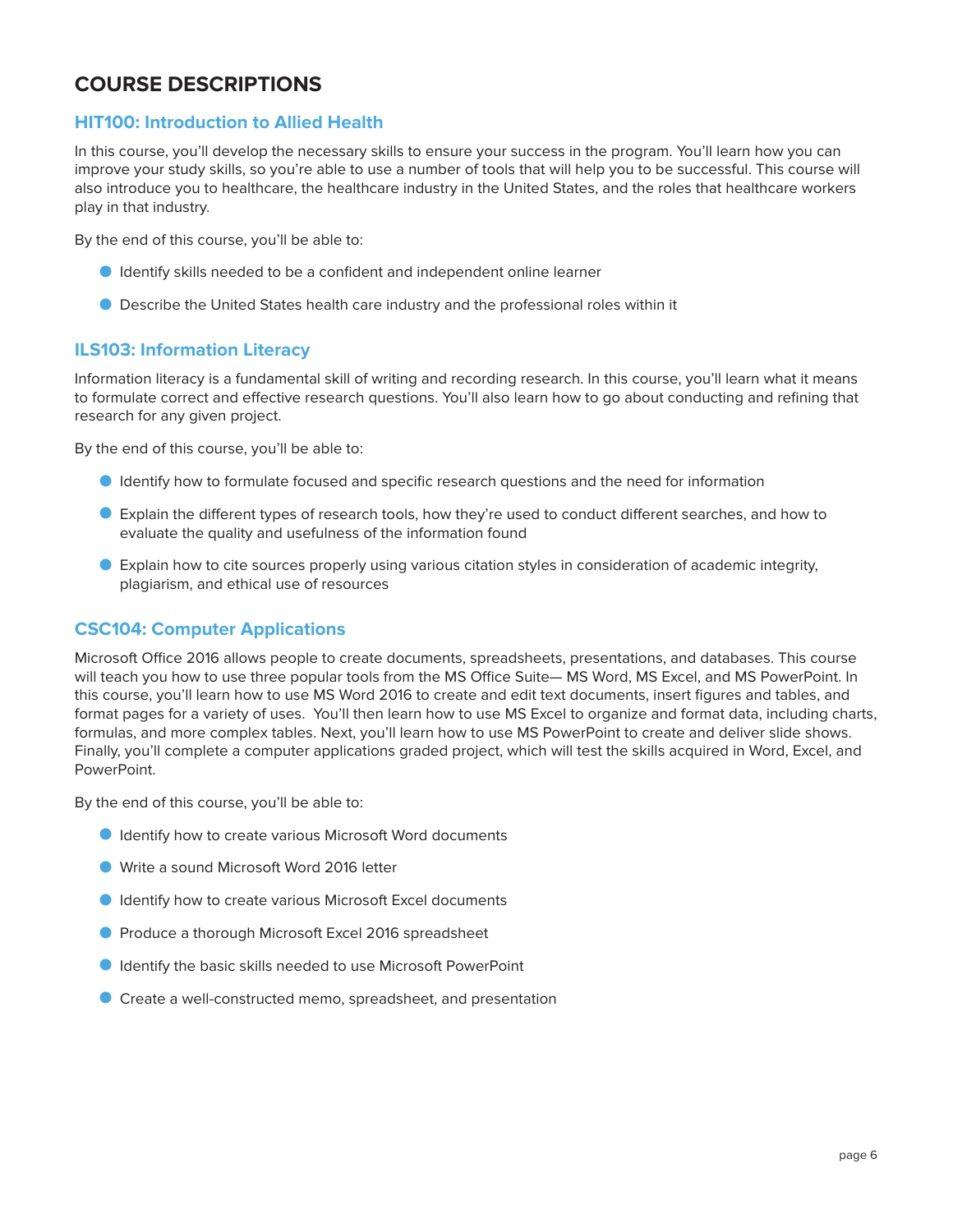# **ENG100: English Composition**

This course teaches the skills and techniques of effectively developing, drafting, and revising college-level essays toward a specific purpose and audience: active reading, prewriting strategies, sentence and paragraph structure, thesis statements, varied patterns of development (e.g., illustration, comparison and contrast, classification), critical reading toward revision of structure and organization, editing for standard written conventions, use and documentation of outside sources. Students submit two prewriting assignments, and three essays (process analysis, classification and division, argumentation).

By the end of this course, you'll be able to:

- O Use writing skills to construct well-written sentences and active reading skills to understand and analyze text
- O Develop paragraphs using topic sentences, adequate detail, supporting evidence, and transitions
- O Describe the revision, editing, and proofreading steps of the writing process
- O Distinguish between different patterns of development
- O Use prewriting, drafting, revising, and editing to write a formal, college-level essay
- O Recognize how to determine the reliability of secondary sources and to give proper credit to sources referenced in an essay
- O Use techniques of drafting, evaluating, and creating a sound written argument

# **ALH105: Law, Ethics, and Confidentiality in Allied Health**

In this course, you'll learn how law affects healthcare practitioners, the origin of law that affects medical professionals, the basics of the process of litigation and its alternatives, the common-law basis for the confidentiality of healthcare information, and the laws regulating healthcare information collected and maintained by government agencies.

By the end of this course, you'll be able to:

- O Interpret civil and criminal laws related to healthcare
- O Assess ethical issues healthcare professionals face today
- Assess an ethical dilemma in the medical field
- **O** Apply confidentiality laws and regulations
- O Evaluate HIPAA laws in regards to patients' rights

#### **HIT107: Medical Terminology**

You're taking this course because you're most likely interested in pursuing a health and science career, which entails proficiency in communicating with healthcare professionals such as physicians, nurses, or dentists.

As an aspiring member of a healthcare team, accurate understanding, pronunciation, and spelling of frequently used medical terms are imperative. The textbook titled Quick and Easy Medical Terminology, 8th Edition, by Peggy C. Leonard will provide basic knowledge and understanding of medical terminologies. Competence in using medical language doesn't happen instantaneously. A strong medical vocabulary is a product of excellent time management skills and fervent commitment to learning the terminology.

- O Analyze the fundamentals and building methods of medical terminologies
- O Categorize the medical terms and meanings related to diagnoses, interventions, and body structures
- Distinguish between the medical terms related to the musculoskeletal, circulatory, and respiratory systems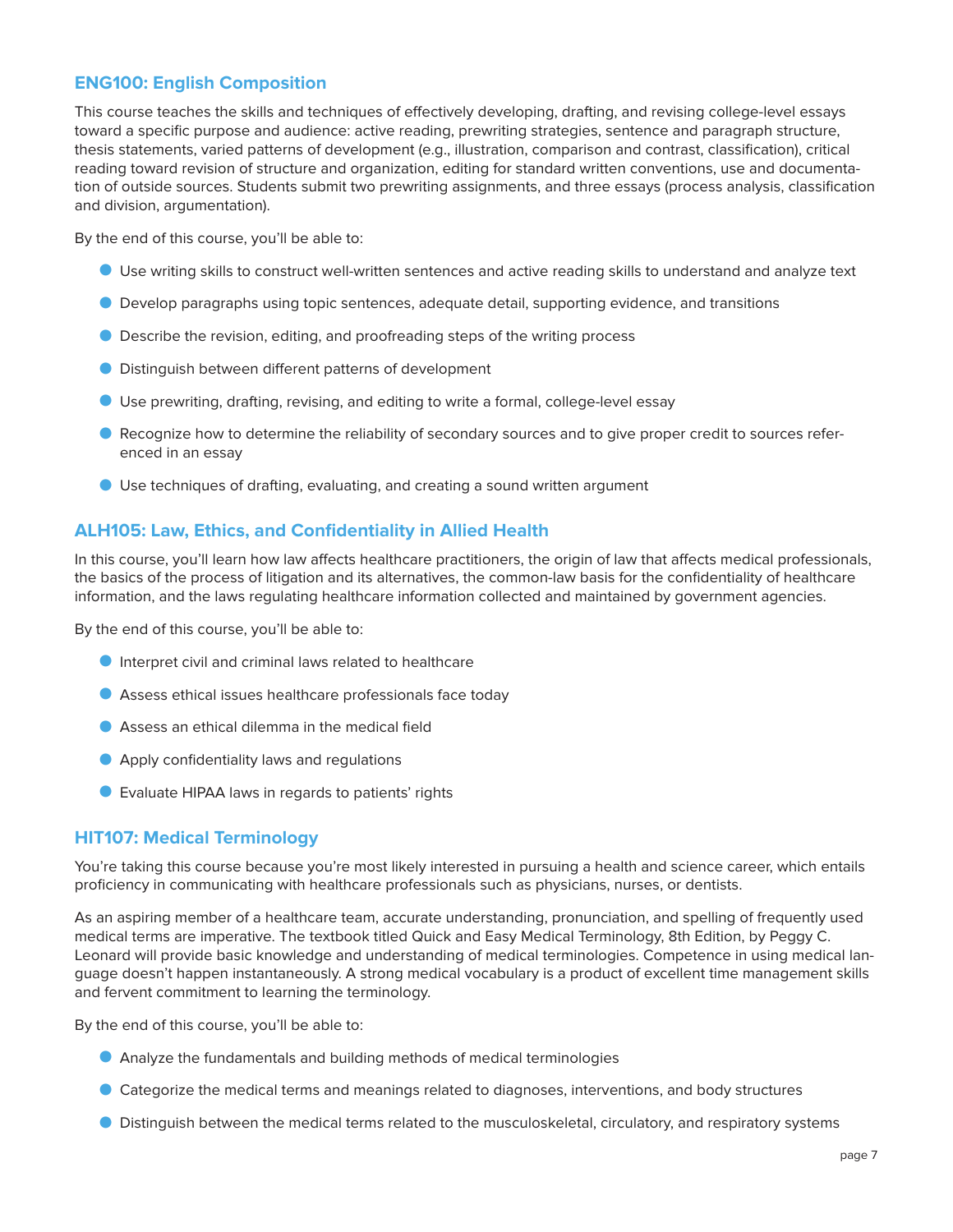- O Differentiate between the medical terms associated with the digestive, urinary, and reproductive systems
- O Point out the medical terms related to the integumentary, nervous, and endocrine systems
- O Choose the correct medical pronunciation based on various medical scenarios

#### **SCI140: Nutrition**

Personal decision making about nutrition; nutrition science; water; exercise; human growth and aging; safety of the food supply; the global view.

By the end of this course, you'll be able to:

- O Explore how nutrition supports a body's wellness
- O Explore the body's use of carbohydrates, fats, and proteins
- O Discover the body's use of water, minerals, and micronutrients
- O Discuss what nutritional needs are for maintaining a healthy weight
- **O** Develop a healthy and safe life style

# **SCI135: Anatomy and Physiology 1**

The anatomy and physiology of the human body is presented as an integrated science. Each major body system is described and analyzed to illustrate normal function as well as pathology. Topics include basic biochemical elements, skin, bone, muscles, the nervous system, the senses, and the endocrine system.

By the end of this course, you'll be able to:

- O Analyze the basics characteristics and functions of the human anatomy and physiology
- O Categorize the characteristics and functions performed by the muscular, integumentary, and nervous system
- **O** Prepare a report of a medical disorder using the mentioned software program
- O Analyze the recorded screen captures and video to complete your lab assignment

# **SCI136: Anatomy and Physiology 2**

This course will build on the knowledge you gained in completing Anatomy and Physiology 1. After completing this course successfully, you'll have a solid foundation in anatomy and physiology.

This course is intended to accompany the textbook, Anatomy & Physiology for Health Professions, An Interactive Journey, Third Edition. Don't rely solely on this course. It's important to read the textbook. The course emphasizes critical information and explains difficult concepts in the assigned material.

- O Identify the characteristics and functions of the organs in various body systems
- O Prepare a report of a medical disorder using the mentioned software program
- O Prepare a lab assignment using the recorded screen captures for this assignment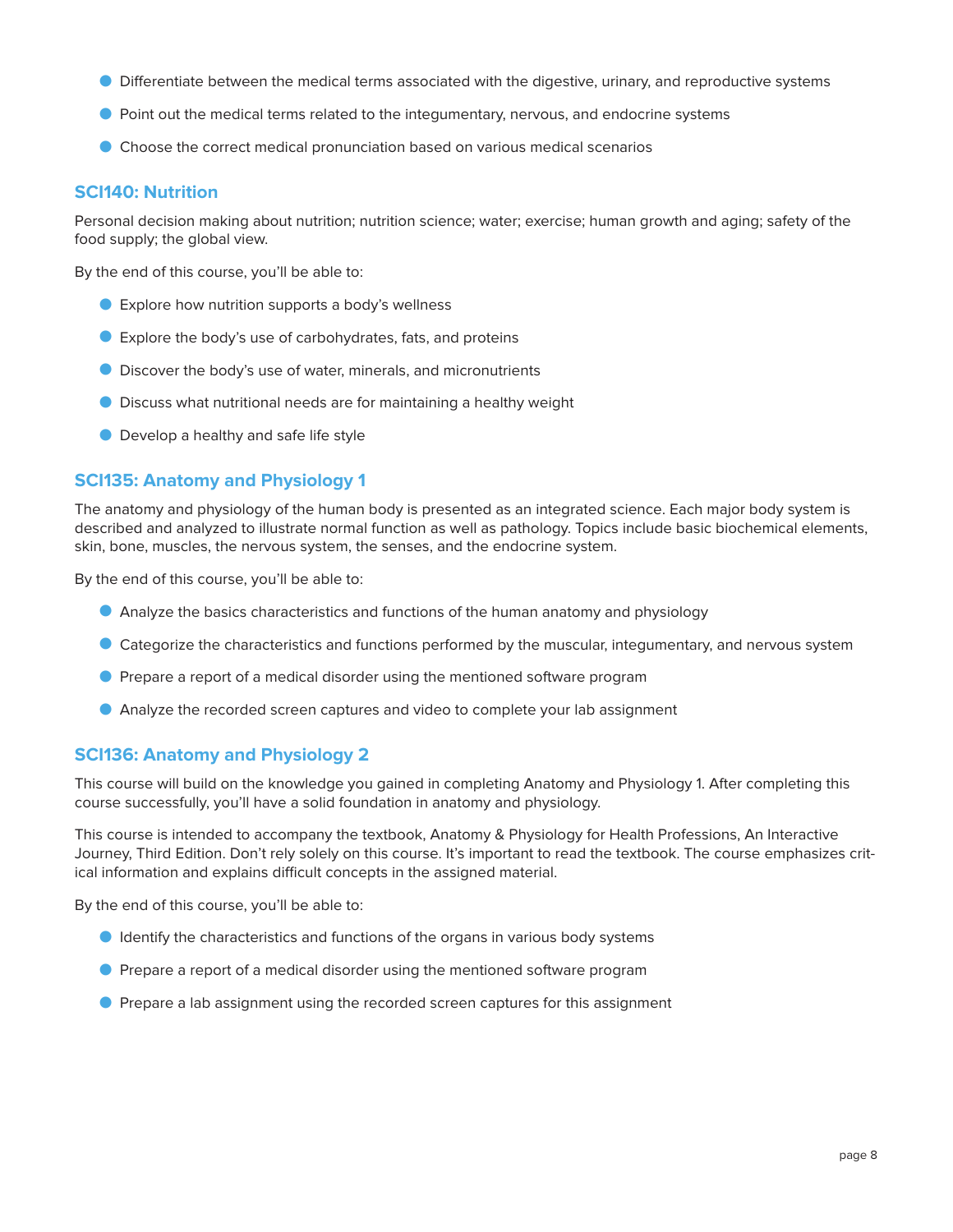# **HUM102: Art Appreciation**

In this course, the student will gain an understanding of artistic media, historical periods and artistic movements, the roles of the artist and the viewer, and the principles of art criticism.

By the end of this course, you'll be able to:

- O Define the language, visual elements, and principles of design of art
- O Identify two-dimensional media
- O Identify three-dimensional media
- O Explain the evolution of art from ancient Mediterranean cultures through eighteenth century Europe
- O Identify features and popular examples of art throughout the history of African, Asian, Pacific, and American cultures
- O Compare the genres of the Modern and Postmodern eras of art from around the world

#### **HUM104: Music Appreciation**

In this course, you'll understand how to appreciate music and learn about the roles of the composer and the listener, the principles of music theory and instrumentation, musically significant historical periods, and varying styles of music.

By the end of this course, you'll be able to:

- O Identify the building blocks of music a composer can use to create a piece, such as rhythm, melody, harmony, texture, form, and timbre
- O Differentiate between the music of the baroque era and the musical styles of previous time periods
- O Recognize the major characteristics of classical music, including form, melody, and instrumentation
- O Describe the musical trends and innovations that occurred during the romantic era
- O Relate musical styles of the early twentieth century to comparable movements in art and literature
- O Explain the evolution of American popular music in the twentieth century
- O Recognize the influence of world music on modern western composition
- O Write an essay researching composers' influence in their respective genres

#### **ENG115: Introduction to Literature**

This course will allow you to develop your critical thinking skills and broaden your knowledge of the main genres of literature—fiction, poetry, and drama.

- O Explain how to effectively read fiction for both knowledge and enjoyment
- O Identify different styles and forms of poetry
- O Use what you've learned in this course to discuss, write about, and understand literature
- O Prepare a critical interpretation of fiction or poetry based on what you've learned in this course
- **D** Discuss how literary dramas differ from fiction and poetry
- **O** Identify different strategies of critical literary analysis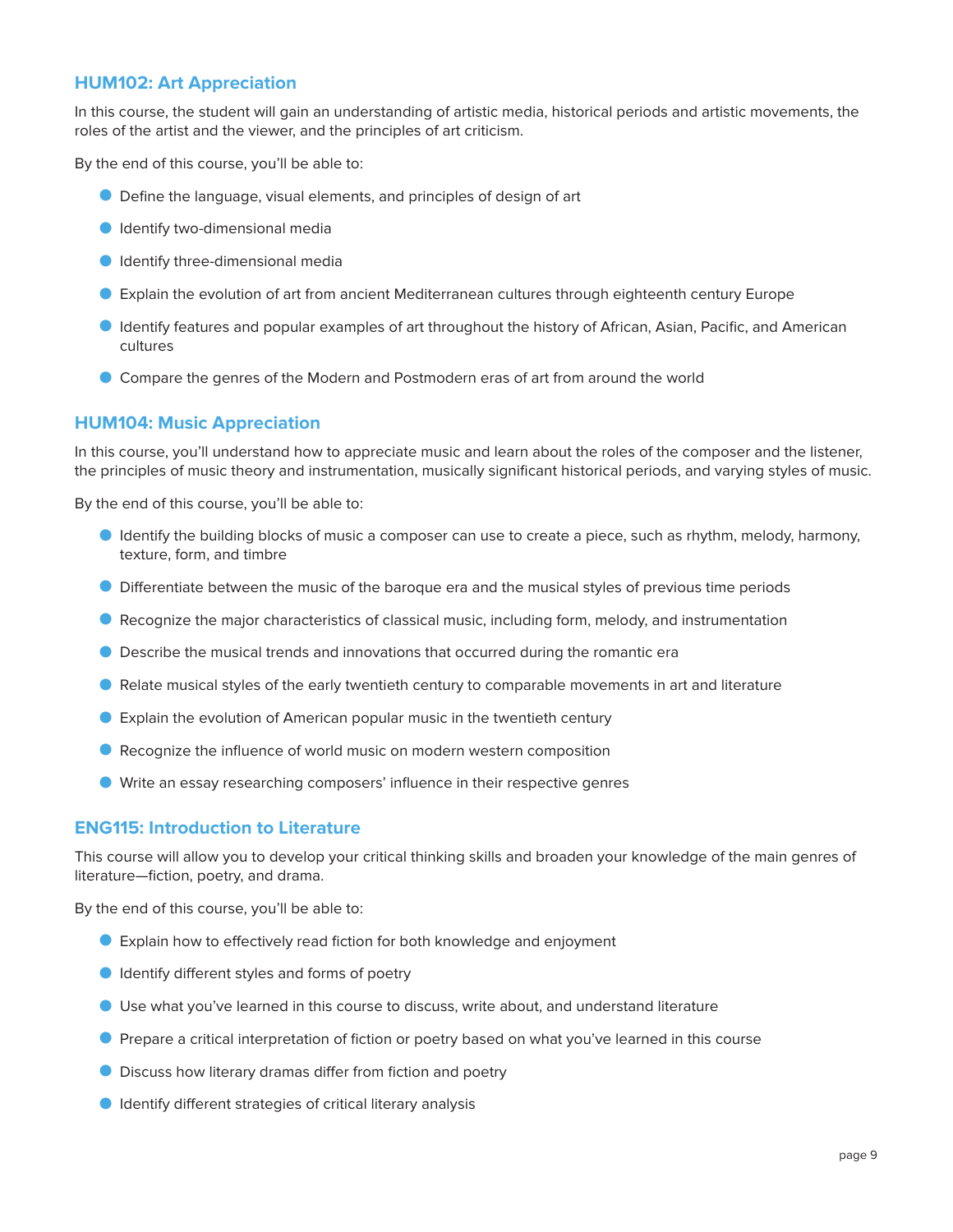# **ENG121: Business and Technical Writing**

This course provides an introduction to the various methods of organizing material for a professional setting. Students will compose business documents using the ABC method such as memos, emails, outlines, reports and proposals, descriptions, and organizing materials. Students also work on honing their grammar skills.

By the end of this course, you'll be able to:

- Recognize how to use words correctly and effectively
- **O** Produce a well-constructed interoffice memo, workplace email, and business letter
- **Produce a brief business report based on findings obtained using research techniques and methods of** documentation
- O Produce an informal report that lists findings of an investigation and provides recommendation for issues raised in the findings
- O Describe procedures for creating proposals, descriptions, instructions, and manuals for the workplace
- O Create a detailed proposal designed to solve an internal human resource issue

#### **HUM106: Interpersonal Communication**

In this course, you'll develop more effective personal communication skills to increase their chances for professional success. You'll identify the basic tenets of interpersonal communication, including diction, gesture, tone and facial expression, and practice methods for improving your skills in each area.You'll also improve your listening skills. The course also reviews the standards for professional communication, including making introductions, interviewing, and dressing professionally.

By the end of this course, you'll be able to:

- O Analyze various factors that help develop interpersonal communication
- O Apply interpersonal communication skills in real-world scenarios

#### **HIT115: Reimbursement Methodologies**

This course is designed to introduce the student to major reimbursement systems in the United States. The focus is on prospective payment system, third-party payers, and billing and insurance procedures. The course also covers additional information including prepaid health plans, fee-for-service methodologies, chargemasters, fee schedules, and managed care.

- O Analyze the careers, insurances, contracts, ethics, and acts pertaining to the medical health insurance discipline
- O Categorize the various types of medical coding used for managing data and auditing
- **Distinguish between the various types of medical billing concepts and guidelines**
- Point out the purpose of benefits and payment adjudication, refunds, follow-up, appeals, and compensations
- **Prepare a training document for training new employees in the billing and coding department**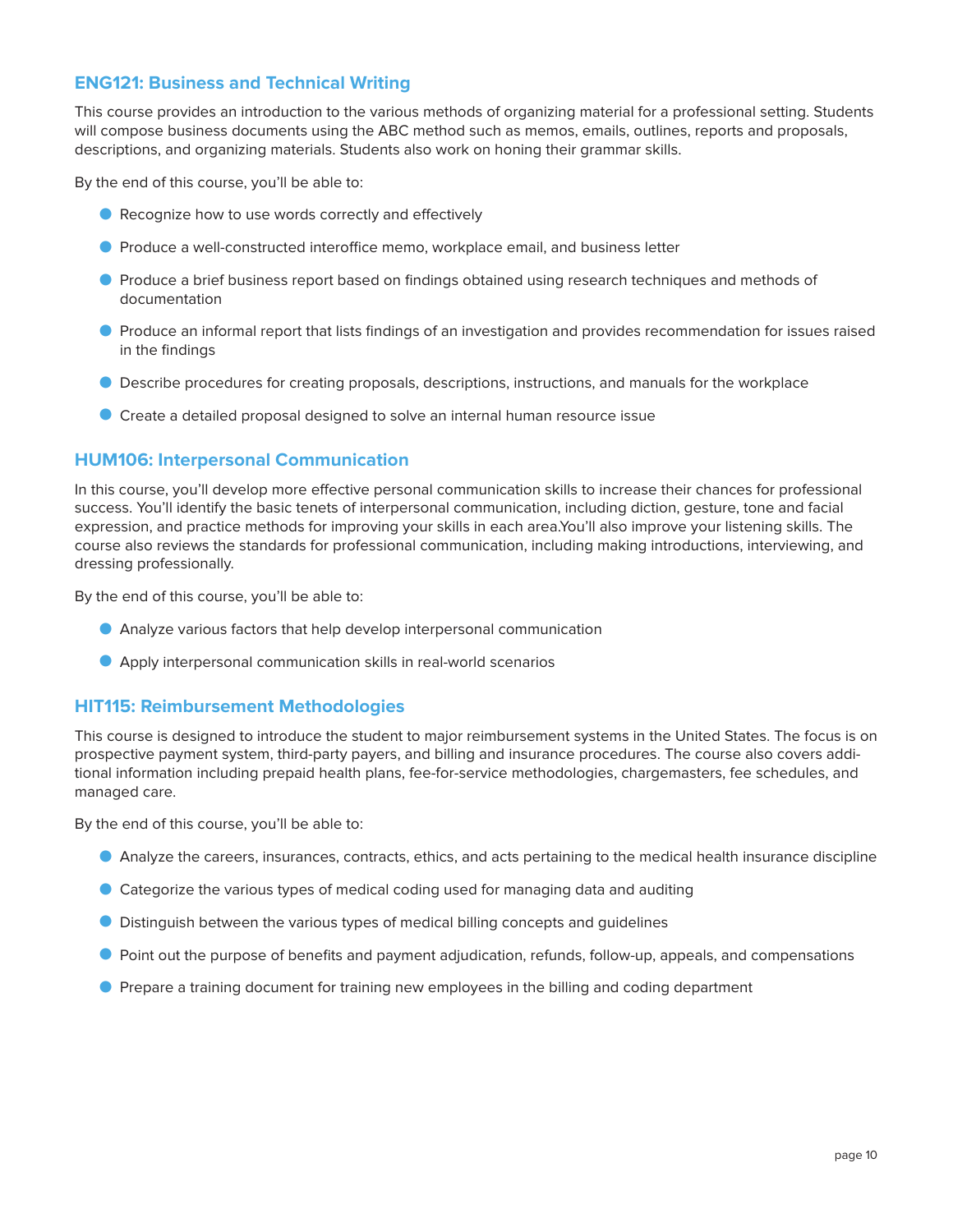# **HIT203: Medical Coding**

This course begins with an overview of coding concepts, terms, and procedures. You'll start by exploring the history of the ICD-10 coding system. You'll code diagnoses in the ICD-10-CM and use the chapter-specific coding guidelines to code diseases and conditions with specific and unique rules. You'll finish your course by learning how to code procedures in the ICD-10-PCS, rounding out your training in the basics of coding with ICD-10.

By the end of this course, you'll be able to:

- O Describe the layout and purpose of the ICD-10-CM coding manual
- O Explain how to use the ICD-10-CM to assign codes for medical diagnoses
- O Summarize the guidelines for coding physiologic conditions involving different organ systems
- **O** Identify the purpose of the ICD-10-PCS and how it's used
- O Assign diagnosis and procedure codes using the ICD-10 coding manuals

#### **HIT130: Electronic Medical Records**

This course is designed to help you understand the reimbursement process and the various methodologies involved. You'll be introduced to billing cycles and how health information technology is used in medical offices, and learn about basic accounting transaction terminology and apply this information to enter patient charges and payments.

By the end of this course, you'll be able to:

- O Describe the contents of the Electronic Health Record, application of SimChart for the Medical Office, and security, privacy, and confidentiality associated with medical records
- O Explain the administrative and clinical roles in the medical office and functions within the EHR that are utilized routinely in these roles
- O Describe the billing and reimbursement process and the use of both patient portals and personal health records in continuity of patient care
- O Complete simulated health records in SimCharts

#### **SSC130: Essentials of Psychology**

This course covers biology and behavior, consciousness, memory, thought and language, intelligence, personality and gender, stress, and community influences.

- O Describe the science of psychology, basic structure and function of the human nervous system, and basic structure and function of the sensory system
- O Explain various states of consciousness, learning theories, and thought processes and development
- O Summarize the nature of human motivation and development, the human development cycle, and approaches to understanding and assessing personality
- **P** Prepare an essay on the topic of conditioning, memory, or motivation and emotion
- Recognize psychological disorders and available treatments
- O Explain social psychology as it relates to attitudes, influences, behaviors, and stress
- O Use critical thinking skills to determine the likely causes of behaviors of individuals and groups discussed in case studies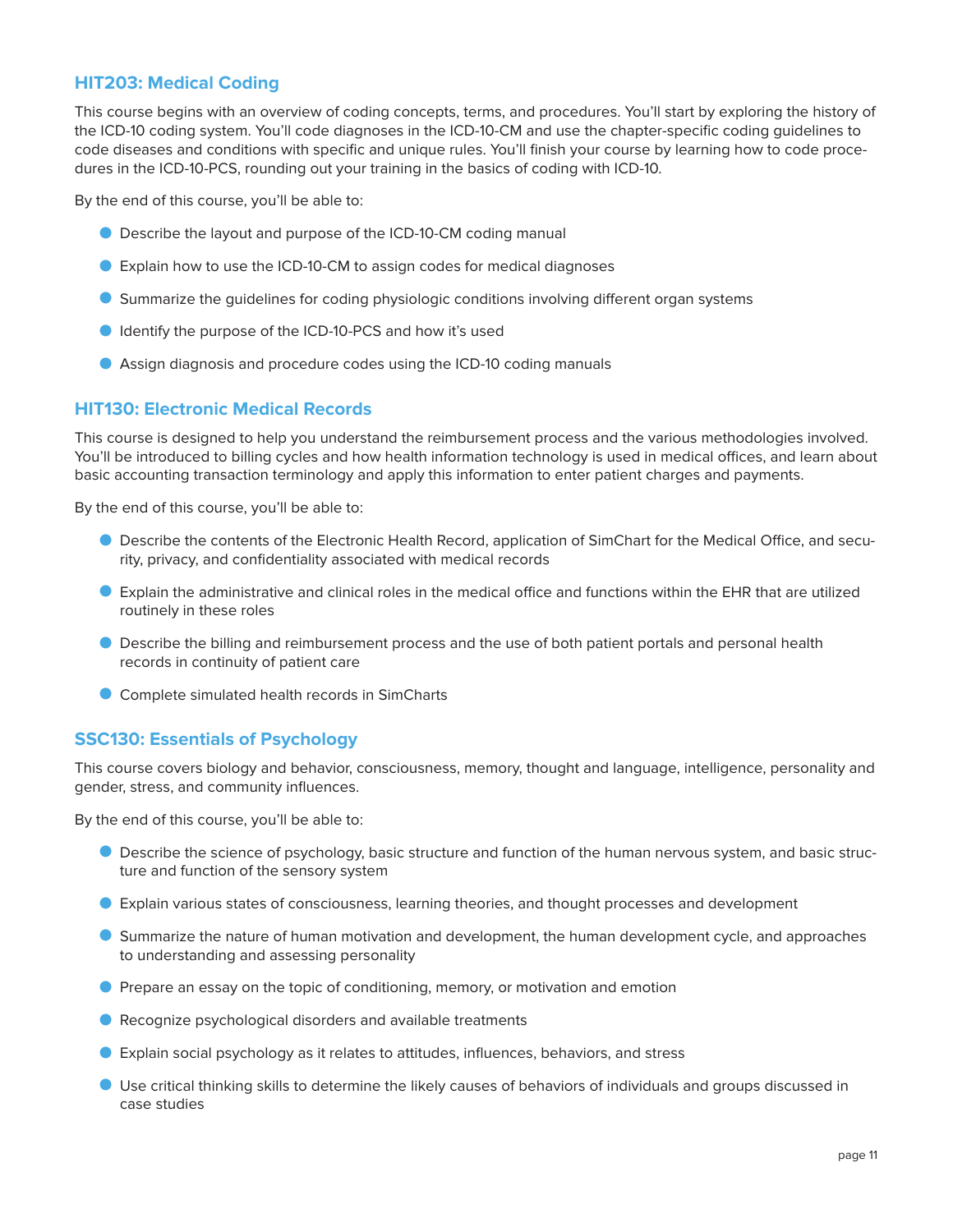# **MAT115: Intermediate Algebra**

Algebra is the mathematical language used to interpret and represent patterns in numbers by using variables, expressions, and equations. Like many others, you may think that algebra problems can't really be applied to realworld situations. However, algebra is actually an essential tool used in business, science, and computer technology. Throughout this course, you'll be introduced to algebraic concepts, along with real-world application problems from a variety of fields. Besides providing a springboard to the discovery of underlying mathematical properties, these applications illustrate the importance of mathematics in your world. If this isn't reason enough to study algebra, think about this idea: Algebra is an excellent mental exercise. By understanding mathematical relationships and learning to apply them appropriately, your mind will be better suited for decision making and creative problem solving. People who have a solid understanding of algebra can generally expect to excel in college and in their jobs.

By the end of this course, you'll be able to:

- O Explain basic algebraic concepts
- O Solve and graph linear equations and inequalities
- O Analyze relations, functionality, and systems of linear equations
- O Prepare algebraic operations on polynomial and rational expressions and equations
- Solve problems involving radicals and complex numbers

#### **ALH201: Pharmacology**

Pharmacology, a branch of medical practice and research, is the study of the use and actions of drugs. It is the study of the effects of drugs on the body (and living systems in general), but also the effect of the body's processes on drugs. The practice of pharmacology depends on knowledge of how drugs act from the organism level to the molecular level. This branch of medicine covers not only the beneficial effects of drugs, but also their adverse, toxic effects. Pharmacology includes knowledge from other science disciplines including biology, chemistry, physiology, and other biomedical subject matter. This course will introduce you to the basic concepts of pharmacodynamics (action of drugs on the body) and pharmacokinetics (action of the body on drugs) and will provide a review of drug classes and categories related to their modes of action and the organ system-specific disease classes they're used to treat.

- O Point out the importance, principles, and uses of phramacology and mathematics in medical calculations
- O Analyze the classifications and effects of drugs used to treat multisystem application and problems
- O Categorize the drug therapies to treat multi-systems like endorine, circulatory, and cardiac problem
- **Analyze the importance and effects of drug therapies to treat respiratory and gastrointestinal system**
- **O** Point out the importance and effects of drug therapies to treat nervous system problems
- Categorize the drug therapies used to treat musculoskeletal and reproductive system
- **P** Prepare a research paper based on your knowledge about drug classifications and treatments
- **D** Answer questions covering a range of pharmacological issues
- **P** Prepare a summary of the drugs Tetracycline and Amiodarone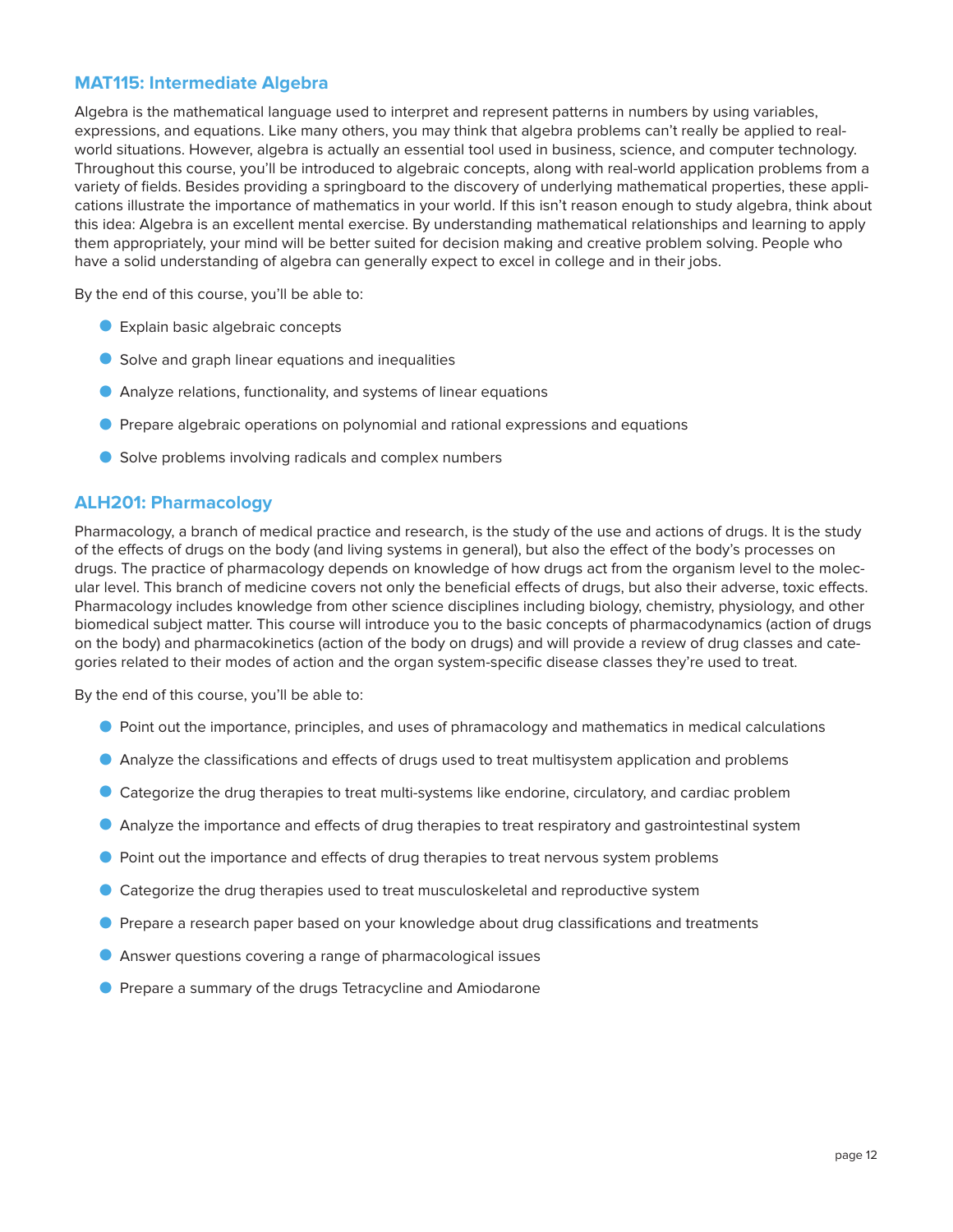# **ALH210: Clinical Procedures Theory**

This course will provide you with the theoretical principles and clinical skills that are essential to working as a medical assistant. These tasks range from greeting patients and getting information from them to administering injectable medication and teaching patients about special procedures and their plan of care. An applied learning approach to the role of the medical assistant is threaded throughout each unit of the textbook. The specific tasks assigned to you as a medical assistant depends upon many different factors, including the following:

- O The laws of the state in which you work
- O The policies that apply in the medical setting in which you work
- The physician or physicians for whom you work
- O Your own level of skill and professionalism

By the end of this course, you'll be able to:

- O Categorize the concepts of professional communication with safe practice of OSHA standards of infection control
- O Analyze therapeutic communication, vital signs, and other skills required for successful patient interactions
- O Point out the procedures used when assisting with medication
- O Compare the essential diagnostic procedures and the skills needed to perform them
- O Categorize the procedures used when analyzing blood and urine
- **O** Prepare a handout for an in-servicing training

# **MAS215: Medical Surgical Procedures**

In this course, you'll learn about assisting doctors and other healthcare professionals within an ambulatory care setting. You'll examine the role of a medical assistant within the major specialty areas and while helping with minor surgical procedures. The course is composed of four teaching modules, and you'll be expected to acquire the knowledge necessary to enable you to satisfactorily perform clinical tasks in a professional manner.

- O Analyze the procedures and role of a medical assistant in ophthalmology, otolaryngology, dermatology, and gastroenterology
- O Categorize the procedures and role of a medical assistant in urology, gynecology, and pediatrics medicine
- O Point out the procedures and role of medical assistants in neurology, endocrinology, cardiology, and geriatrics
- O Categorize the role of medical assistants, instruments, and procedures while assisting with minor surgeries
- O Prepare a research project based on the mentioned Part 1, 2, & 3